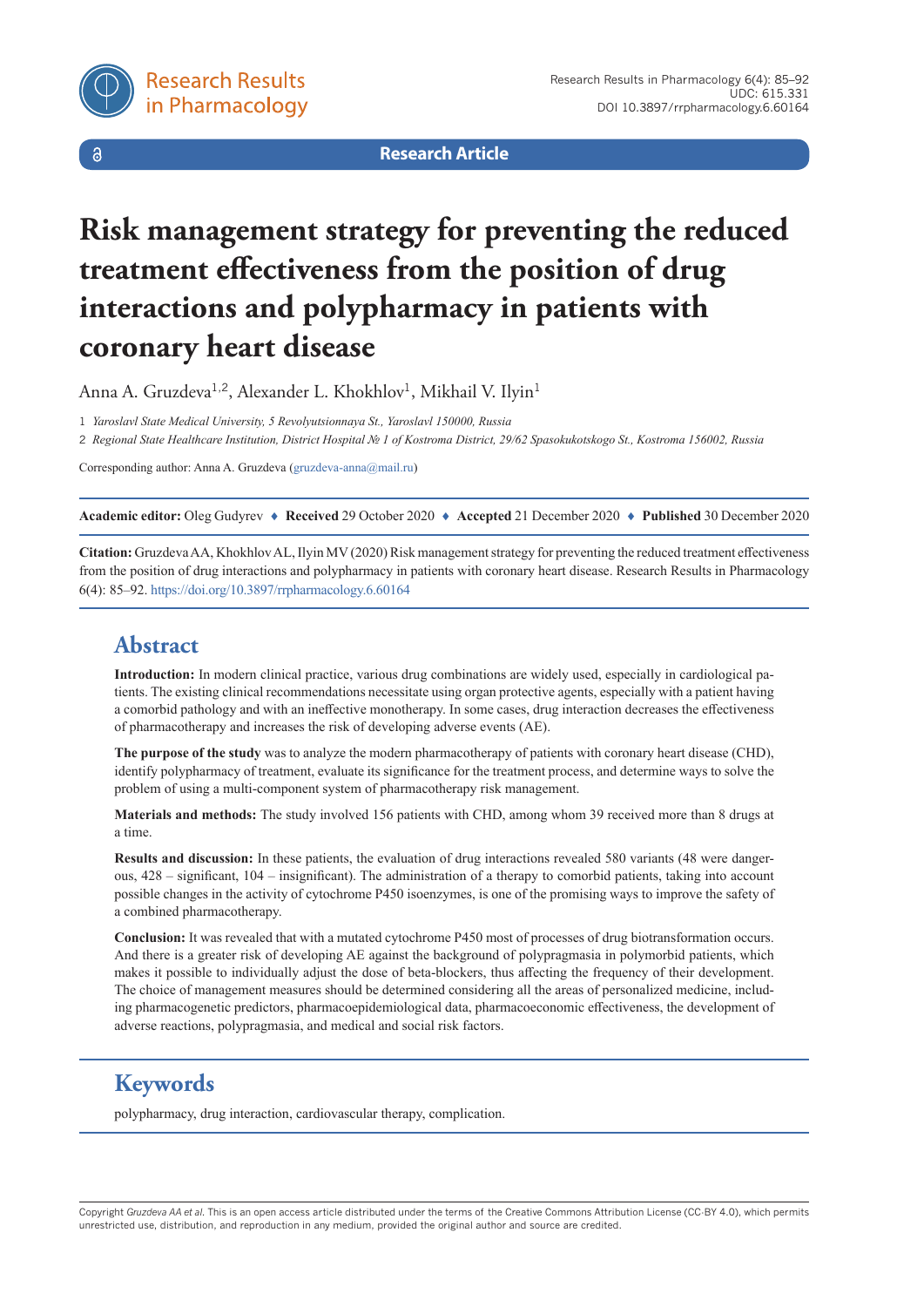### **Introduction**

The choice of management measures at the individual level at each stage of the formation of the quality of medical care should be determined by taking into account all the areas of personalized medicine, including pharmacogenetic predictors, pharmacoepidemiological data, the pharmacoeconomic effectiveness of the selected therapy, the development of adverse reactions and polypharmacy, as well as medical and social risk factors. The end of the  $20<sup>th</sup>$  – beginning of the  $21<sup>st</sup>$  centuries directed the vector of the treatment of cardiological patients to organoprotection, and the evidence-based medicine gave rise to the creation of clinical recommendations and the introduction of standards on the basis of which the effectiveness of therapy and the quality of care are assessed.

An increase in the average life expectancy has led to the emergence of a problem of a comorbid pathology, requiring an enhanced therapy. At the same time, new problems arise related to the assessment of drug interactions and the need to implement a personalized approach. According to the literary data, more than 40.0% of people over 70 years of age daily take 4–6 medicines, and 12.0% – more than 9 medicines. One of the largest studies on this problem was conducted in Sweden and revealed that the average assignment of drugs per patient is  $6.2 \pm 3.7$ . The most commonly prescrined drugs were antithrombotic, β-adrenoblockers, loop diuretics, sedative medicines, and non-narcotic analgesics. In 26.0% of the patients, potentially dangerous clinical drug interactions (DIs) were recorded, in 5.0%, potentially serious DIs were detected (Jyrkkä et al. 2009; Onder et al. 2010; Khokhlov 2011; Patterson et al. 2012; Moroz and Ryzhova 2015; Khokhlov et al. 2016; Martsevich et al. 2016; Rostova and Goodilina 2016; Sychev et al. 2016).

Decree of the President of the Russian Federation of December 1, 2016 No. 642 "On the Strategy for the Scientific and Technological Development of the Russian Federation" identified "the introduction of personalized medicine and high-tech healthcare" among the priority areas of the scientific and technological development for the next 10–15 years. The creation of a modern system of control of the rational clinical and economic drug supply, taking into account drug interaction, polypharmacy, system of control of development of side effects to drugs, is among the priority areas of scientific and technological development of Russia within the framework of this decree (Dyachenko et al. 2015; Kirshchina and Gabdrafikova 2015; Gilyarevsky and Holschmid 2016; Boytsov et al. 2019; Gruzdeva et al. 2020). In this regard, it is very important to study the problem of polypharmacy in the Russian population. To solve a number of problems, which are defined by the Procedures for providing medical care in clinical pharmacology, a developed multi-component system of managing pharmacotherapy risks should be used (Khokhlov and Lisenkova 2003; Rakov et al. 2003; Magro et al. 2012; Starodubov et al. 2012; Dalin et al. 2020).

The purposes of the study are to analyze the modern therapy of patients with CHD, to identify the presence of polypharmacy in the selection of a therapy, to evaluate its significance for the treatment process and to determine ways to solve the problem as an integral part of the concept of personalized treatment.

### **Materials and methods**

The information and procedural basis of the study was made up by clinical observations and specially conducted studies in 1,400 patients aged 18 to 80 years with established diagnoses of arterial hypertension, CHD (stable angina, acute coronary syndrome (according to the WHO/ ISAG classification 2004)), who sought medical care from medical organizations of the city of Kostroma and Kostroma region. The study included the patients who had signed informed consent to participate.

Based on the conducted study (2012–2016), the risks of reduced performance, quality of medical care and organization of work of the clinical pharmacology service were assesses using a monitoring method, based on the automated platform "Management of Performance Factors in Cardiological Care" (Gruzdeva et al., Management of performance factors in cardiological care. Software // Patent of Russia No. 2018612060. 2018. Bul. No. 2.). In the prospective group, 156 patients with stable angina treated in the cardiology department were randomised. The average age was  $61.7 \pm 9.2$  years; the prescription of medicines per patient was  $7.1 \pm 2.7$ . When analyzing the hospital records, it was found that 39 (25.0%) of them were receiving more than 8 drugs at a time. Pharmacotherapy was analyzed in all the included patients, and a genetic analysis of the CYP2D6 gene was performed.

The analysis of cardiac care effectiveness at different stages was carried out. Effectiveness assessment was performed according to the criteria of clinical recommendations. These data allowed to distinguish 2 cohorts of cases with suboptimal performance (338 cases) and optimal performance (1,062 cases) and to identify 10 options for achieving the adequacy of treatment. The data of the pharmacoeconomic analysis inextricably linked with clinical and pharmacological aspects (effica, safety of drug therapy, organization of drug care, etc.) from the point of view of cost-effectiveness and medical effectiveness according to the Industry Standard "Pharmacoeconomic Research" (OST 91500 14.0001 – 2002). The procedure of determining the level of average (standard) costs is based on the Diagnostic-Related Group (DRG) methodology.

All trade names of medicines from the medication administration records were translated into International Generic Names. Each medication administration record was then validated with Drug Interaction Checker, an online drug interaction assessment service at www.drugs.com, created by Cerner Multum based on FDA recommendations. Potential drug interactions analyzed were then di-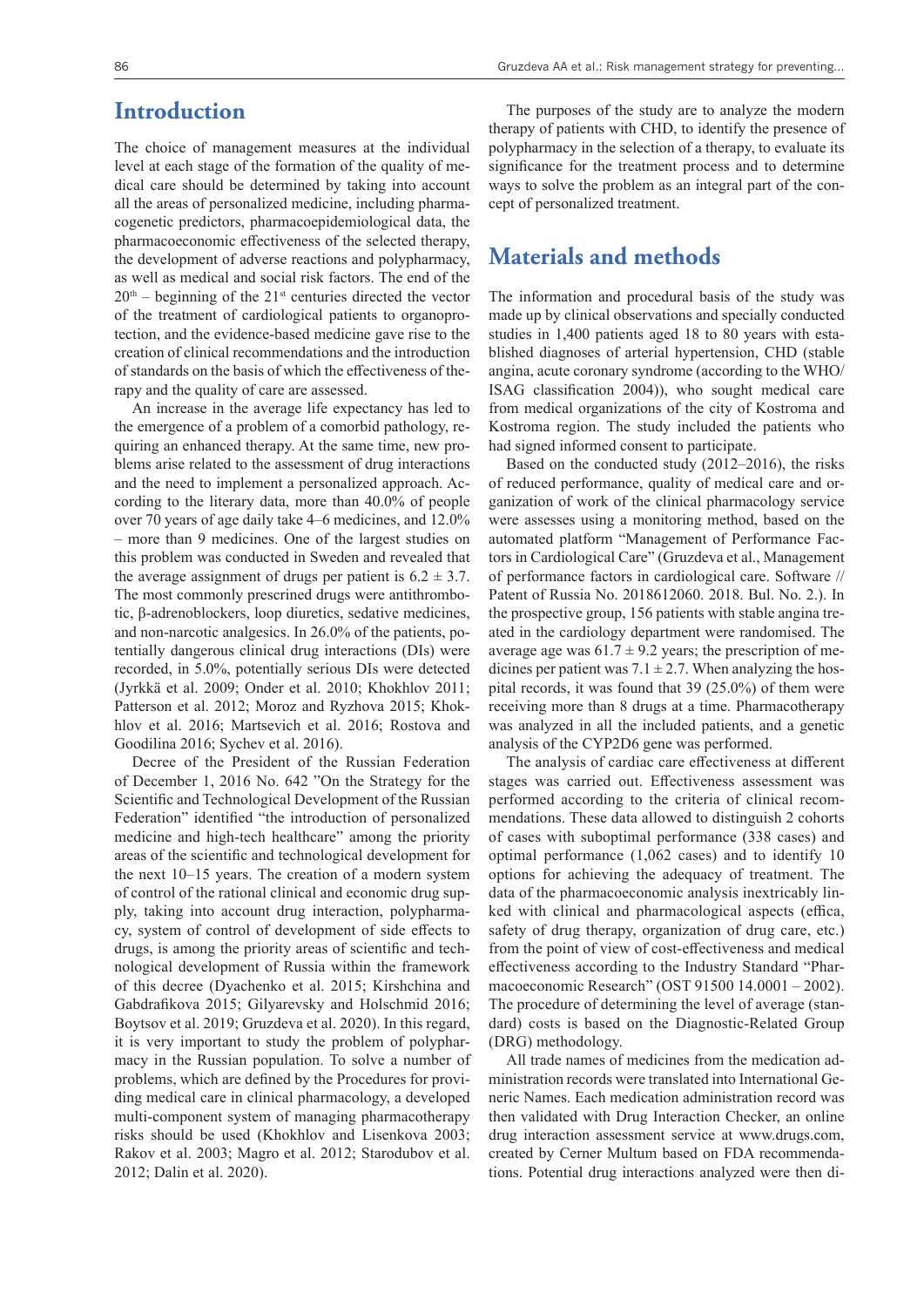vided into 3 classes: Major, Moderate, and Minor. Major (dangerous) – dangerous drug interactions, combinations of these drugs need to be avoided, since the risk of their joint use exceeds the benefit of the medicines (Gnjidic et al. 2012; Somers et al. 2012; Hanlon and Schmader 2013; Guthrie et al. 2015; Sizova et al. 2015). Moderate (significant) – significant drug interactions should be avoided if possible, as they require enhanced security monitoring. Minor (insignificant) – interactions with minimal clinical significance, characterized by the lowest risk of adverse reactions or ineffective therapy.

### **Results and discussion**

The choice of management measures at the individual level at each stage of the formation of the quality of medical care should be determined taking into account all the areas of personalized medicine, including pharmacogenetic predictors, pharmacoepidemiological data, the pharmacoeconomic effectiveness of the selected therapy, the development of adverse reactions and polypharmacy, as well as medical and social risk factors. The risk of polypharmacy is potentially present in every patient with CHD. For instance, in accordance with the clinical guidelines for the diagnosis and treatment of chronic coronary syndrome (CCS) (2019, ESC; 2016, The National Clinical Recommendations), the following groups of drugs are recommended in drug therapy: antiischemic drugs (nitrates, β-adrenoblockers, calcium channel blockers, [ivabradine,](https://pubchem.ncbi.nlm.nih.gov/compound/Ivabradine) [nicorandil,](https://pubchem.ncbi.nlm.nih.gov/compound/Nicorandil) [ranolazine](https://pubchem.ncbi.nlm.nih.gov/compound/Ranolazine), [trimetazidine\)](https://pubchem.ncbi.nlm.nih.gov/compound/Trimetazidine), antiplatelet agents [\(aspirin,](https://pubchem.ncbi.nlm.nih.gov/compound/Aspirin) oral P2Y12 inhibitors, anticoagulants, proton pump inhibitors, statins, renin blockers). Thus, a patient with CCS will have to take 4–10 drugs. In the presence of a comorbidity, such as diabetes mellitus (DM), 1–5 medicines will be added to the therapy (2019, National Clinical Recommendations).

In the course of the study, an analysis of the effectiveness of cardiological care at different stages of its delivery was carried out, and it was found that the optimal result in the whole array of the analyzed cases reached 75.9% (1,062 cases), that is, every fourth case of care did not achieve the optimal result.

The impact of care needs to be analysed in close connection with patient satisfaction, lack of adverse reactions and economic costs of the treatment. In this regard, a comparative analysis was carried out in patient groups depending on the effectiveness of care and an implementation rate of the standard of its provision, patient satisfaction, and resource savings (Table 1).

**Table 1.** Standard Performance

| <b>Parameters</b>                               |                | <b>Positive result Negative result</b> |  |
|-------------------------------------------------|----------------|----------------------------------------|--|
| Implementation of the standard                  |                |                                        |  |
| - implemented completely                        | $342 - 32.2\%$ | $37 - 11\%$                            |  |
| - there are deviations with an increased volume | $531 - 50.0\%$ | $139 - 32\%$                           |  |
| - with a decreased volume                       | 189-17.8%      | $262 - 57%$                            |  |
| Patient satisfaction                            |                |                                        |  |
| - completely satisfied                          | 886-83.4%      | $2 - 0.6\%$                            |  |
| - not satisfied                                 | $176 - 17.9%$  | 336-99.4%                              |  |
| Saving resources                                |                |                                        |  |
| - optimal consumption                           | 877-82.5%      | $242 - 71.6%$                          |  |
| - resource overrun                              | $185 - 17.5%$  | $96 - 28.4\%$                          |  |
| Total                                           | 1062-100%      | 338-100%                               |  |

Table 1 shows that in 682 cases (48.7%) a positive result was obtained with optimal use of resources and patient satisfaction with medical care in the presence of deviations from the standards (420 with an increase and 262 with a decrease in the standard), versus 52 cases (3.7%), when the standard of patient management was met, but the result was negative.

Thus, 10 groups of options for the effectiveness of cardiac care can be distinguished (Table 2). Extreme groups are 1 and 10, the rest are intermediate, which are currently not taken into account in clinical and economic assessments of the quality of care.

This grouping can be used by experts of the quality of health care in solving issues of imposing penalties on medical organizations, and by the management to run medical organizations for a differentiated approach to the promotion and the punishment of health care providers. Deviation from the standard should not be considered as an absolute criterion for assessing the provision of cardiac care.

**Table 2.** Options for Achieving the Impact of Medical Services and Clinical and Pharmacological Care

|    | Options Implementation | <b>Clinical outcome</b> | <b>Patient</b> | Saving resources Quantification Expert solution |   | <b>Expert recommendations</b>                                                                                                   |
|----|------------------------|-------------------------|----------------|-------------------------------------------------|---|---------------------------------------------------------------------------------------------------------------------------------|
|    | of standard            |                         | satisfaction   |                                                 |   |                                                                                                                                 |
|    |                        | $\ddot{}$               | $\ddot{}$      |                                                 | 4 | Encourage the doctor. Use his experience in<br>mentoring                                                                        |
|    | $+$                    | $+$                     | $+$            |                                                 | 3 | Doctors' professional competence (PC) on<br>pharmacoeconomics                                                                   |
| 3  | $^{+}$                 |                         |                | $^{+}$                                          | 3 | Doctors' PC on interpersonal<br>communications, patients' rights                                                                |
| 4  | $^{+}$                 |                         |                | $^{+}$                                          |   | Doctors' PC on clinical issues, patients' rights                                                                                |
| 5  | $^{+}$                 |                         |                |                                                 |   | Comprehensive PC of a doctor: clinical, legal<br>psychological, and pharmacoeconomic                                            |
| 6  |                        |                         |                | $^{+}$                                          |   | Doctors' clinical PC                                                                                                            |
|    |                        |                         |                |                                                 |   | Doctors" clinical PC                                                                                                            |
| 8  |                        |                         |                |                                                 |   | Doctors comprehensive PC                                                                                                        |
| 9  |                        |                         |                |                                                 |   | Doctors' comprehensive PC                                                                                                       |
| 10 |                        |                         |                |                                                 |   | Comprehensive PC of a doctor: clinical, legal<br>psychological, pharmacoeconomic.<br>Incomplete official compliance of a doctor |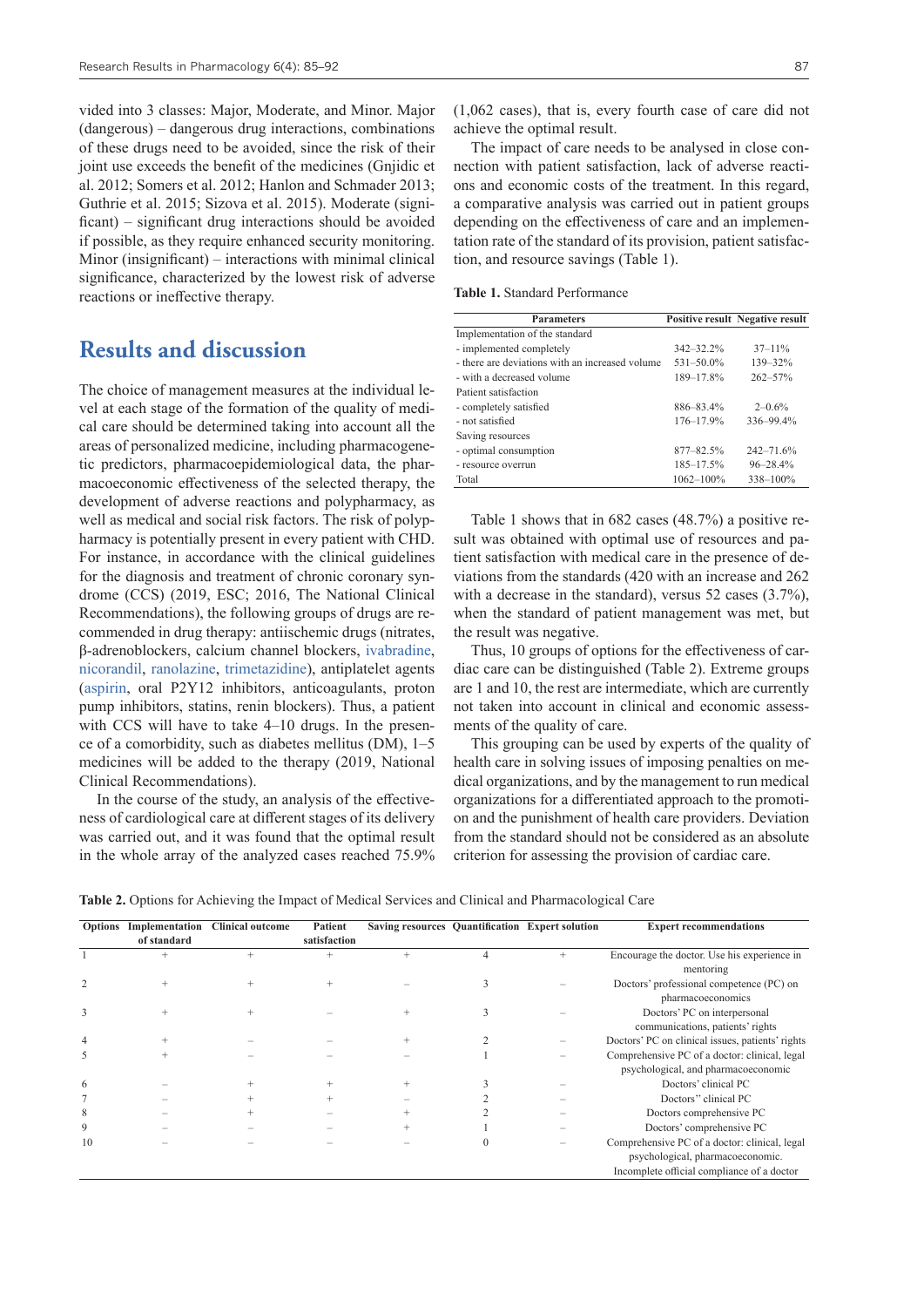Due to the low adherence to the treatment of cardiovascular pathology, it is necessary to carry out in full the measures aimed at improving the effectiveness of therapy by increasing compliance, including by using the personalized medicine (assessment of drug interaction using specialized software, genetic testing).

The insufficient number of spontaneous reports of adverse reactions makes it difficult to assess the safety of therapy, including for widely used generics, so it is advisable to encourage the population and doctors to submit such reports. The analysis revealed that in the framework of monitoring the safety of adverse reactions to drugs and through the automated information system of the Federal Health Care Supervision Service in Kostroma region, only a small number of spontaneous calls were registered in 2016–2019 (Fig. 1). The group of cardiovascular drugs which had been reported on included [ticagrelor](https://pubchem.ncbi.nlm.nih.gov/compound/Ticagrelor) (Brilinta), [metoprolol](https://pubchem.ncbi.nlm.nih.gov/compound/Metoprolol) (Betalock ZOK), [dabigatran](https://pubchem.ncbi.nlm.nih.gov/compound/Dabigatran) (Pradaxa), [clopi](https://pubchem.ncbi.nlm.nih.gov/compound/Clopidogrel)[dogrel](https://pubchem.ncbi.nlm.nih.gov/compound/Clopidogrel) (Plavix), and [propranolol](https://pubchem.ncbi.nlm.nih.gov/compound/Propranolol) (Anaprilin). According to the WHO recommendation, 600 reports of adverse reactions to medicines per 1 million people are considered an indicator of the effectiveness of the method. Thus, for Kostroma region, 410 spontaneous calls per year will be considered an effective indicator.



**Figure 1.** Number of complaints about adverse events per year.

A well-functioning health care supervision system is essential for the timely prevention of adverse reactions. In this regard, special attention should be paid to the prevention of polypharmacy. In our study, in CCS patients receiving over 8 drugs at the inpatient stage, an evaluation of drug interactions revealed 580 variants, of which 48 were major, 428 moderate, and 104 minor (Fig. 2). Some drugs were not recognized by the Drug Interaction Checker service, including bromodihydrochlorophenylbenzodiazepine, [moxonidine,](https://pubchem.ncbi.nlm.nih.gov/compound/Moxonidine) glyclaside, [molsidomine,](https://pubchem.ncbi.nlm.nih.gov/compound/Molsidomine) and [vildagliptin](https://pubchem.ncbi.nlm.nih.gov/compound/Galvus).

During the study, the following dangerous drug-drug interactions were identified (Fig. 3). The data are presented as: an interaction group – frequency of occurrence

– [Clopidsogrel](https://pubchem.ncbi.nlm.nih.gov/compound/Clopidogrel) with [dabigatran](https://pubchem.ncbi.nlm.nih.gov/compound/Dabigatran) – 6, [clopidogrel](https://pubchem.ncbi.nlm.nih.gov/compound/Clopidogrel) with [apixaban](https://pubchem.ncbi.nlm.nih.gov/compound/Apixaban) – 3, [aspirin](https://pubchem.ncbi.nlm.nih.gov/compound/Aspirin) with [apixaban](https://pubchem.ncbi.nlm.nih.gov/compound/Apixaban) – 3, increasing the risk of bleeding, including severe. Since the formation of the active metabolite of [clopido](https://pubchem.ncbi.nlm.nih.gov/compound/Clopidogrel)[grel](https://pubchem.ncbi.nlm.nih.gov/compound/Clopidogrel) occurs with the help of enzymes of the cytochrome P450 system, some of which may differ in polymorphism or be inhibited by other drugs, not all



#### $\blacksquare$  major  $\blacksquare$  moderate minor

**Figure 2.** Identified variants of drug interactions.

patients can adequately suppress platelet aggregation. In patients over 65 years of age with impaired liver and kidney function, metabolic disorders and a slow elimination are possible. Therefore, dual antithrombotic therapy increases the risk of developing adverse reactions.

- [Amiodarone](https://pubchem.ncbi.nlm.nih.gov/compound/Amiodarone) with [furosemide](https://pubchem.ncbi.nlm.nih.gov/compound/Furosemide)  $-13$ , which increases the risk of heart rhythm disturbances, including serious ones, which requires regular monitoring of electrolytes;
- [Amiodarone](https://pubchem.ncbi.nlm.nih.gov/compound/Amiodarone) with [warfarin](https://pubchem.ncbi.nlm.nih.gov/compound/Warfarin)  $-6$ , increasing the risk of bleeding, requiring more careful monitoring of INR (international normalized ratio);
- [Spironolactone](https://pubchem.ncbi.nlm.nih.gov/compound/Spironolactone) with [perindopril](https://pubchem.ncbi.nlm.nih.gov/compound/Perindopril)  $-10$ , [spironolac](https://pubchem.ncbi.nlm.nih.gov/compound/Spironolactone)[tone](https://pubchem.ncbi.nlm.nih.gov/compound/Spironolactone) with [enalapril](https://pubchem.ncbi.nlm.nih.gov/compound/Enalapril)  $-3$ , increasing the level of [potas](https://pubchem.ncbi.nlm.nih.gov/compound/Potassium)[sium](https://pubchem.ncbi.nlm.nih.gov/compound/Potassium), the risk of hyperkalemia, especially in case of water imbalance, kidney disease, diabetes mellitus, in the elderly;
- [Metoprolol](https://pubchem.ncbi.nlm.nih.gov/compound/Metoprolol) with [digoxin](https://pubchem.ncbi.nlm.nih.gov/compound/Digoxin)  3, [bisoprolol](https://pubchem.ncbi.nlm.nih.gov/compound/Bisoprolol) with [digox](https://pubchem.ncbi.nlm.nih.gov/compound/Digoxin) $in - 1$  $in - 1$ , increasing the risk of developing bradycardia and proarrhythmic effect.

Thus, major complications occur among antiarrhythmics [\(amiodarone](https://pubchem.ncbi.nlm.nih.gov/compound/Amiodarone) (29)), antithrombotic drugs (24), and diuretics (16).

Moderate drug-drug interactions identified in patients with CHD are shown in Figure 4. The following combinations were most common:

- [Amiodarone](https://pubchem.ncbi.nlm.nih.gov/compound/Amiodarone) with [atorvastatin](file://FILESRV/docs1/Work/JOURNALS/RRPharmacology/__WORK__/60164/A)  32, [amiodarone](https://pubchem.ncbi.nlm.nih.gov/compound/Amiodarone) can increase blood levels of [atorvastatin](file://FILESRV/docs1/Work/JOURNALS/RRPharmacology/__WORK__/60164/A), which can increase the risk of side effects and the risk of liver damage, as well as cause rhabdomyolysis, a rare but serious complication. In some cases, rhabdomyolysis can lead to kidney damage and death. Dose adjustment or more frequent monitoring by a doctor is required to use both drugs safely;
- [bisoprolol](https://pubchem.ncbi.nlm.nih.gov/compound/Bisoprolol) with [amlodipine](https://pubchem.ncbi.nlm.nih.gov/compound/Amlodipine)  $-31$ , may have additive effects in lowering blood pressure;
- [amiodarone](https://pubchem.ncbi.nlm.nih.gov/compound/Amiodarone) with [bisoprolol](https://pubchem.ncbi.nlm.nih.gov/compound/Bisoprolol)  $-25$ , [amiodarone](https://pubchem.ncbi.nlm.nih.gov/compound/Amiodarone) with [metoprolol](https://pubchem.ncbi.nlm.nih.gov/compound/Metoprolol) – 8, can lead to increased bradycardia, hypotension, and prolongation of the QT interval.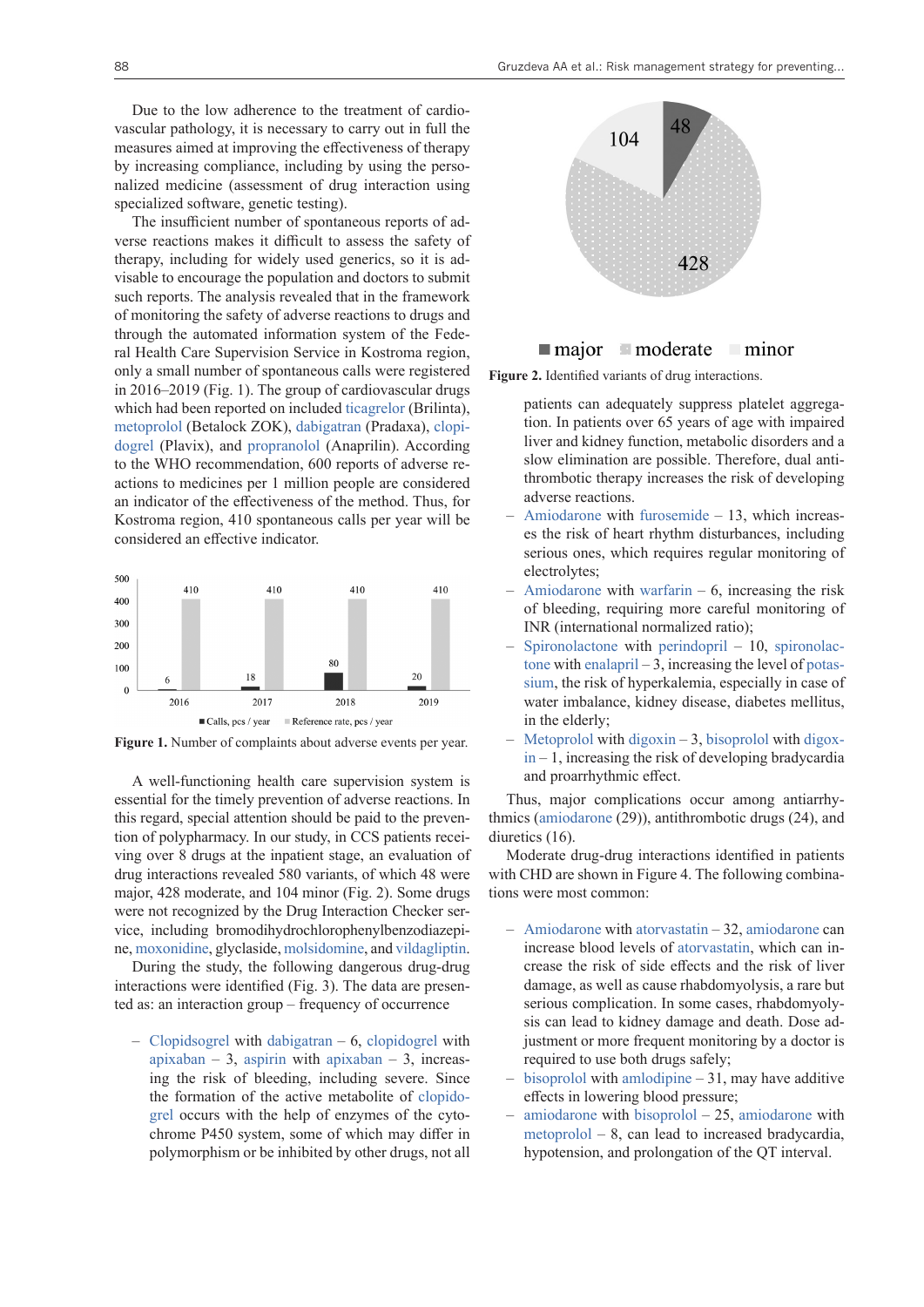

**Figure 4.** Moderate drug-drug interactions (in shares).

- [amiodarone](https://pubchem.ncbi.nlm.nih.gov/compound/Amiodarone) with [clopidogrel](https://pubchem.ncbi.nlm.nih.gov/compound/Clopidogrel) 22, which reduces the effectiveness of [clopidogrel,](https://pubchem.ncbi.nlm.nih.gov/compound/Clopidogrel) which in some cases requires dose adjustment or drug replacement;
- [atorvastatin](file://FILESRV/docs1/Work/JOURNALS/RRPharmacology/__WORK__/60164/A) with [clopidogrel](https://pubchem.ncbi.nlm.nih.gov/compound/Clopidogrel)  20, which reduces the effectiveness of antithrombotic therapy, which can lead to an increase in thrombus formation and require dose adjustment;
- [aspirin](https://pubchem.ncbi.nlm.nih.gov/compound/Aspirin) with [clopidogrel](https://pubchem.ncbi.nlm.nih.gov/compound/Clopidogrel)  19, increasing the risk of bleeding, which may require dose adjustment, and refusal to take NSAIDs simultaneously;
- [aspirin](https://pubchem.ncbi.nlm.nih.gov/compound/Aspirin) with [amlodipine](https://pubchem.ncbi.nlm.nih.gov/compound/Amlodipine) 22, can lead to increased blood pressure, which may require more frequent monitoring and dose adjustment;
- [enalapril](https://pubchem.ncbi.nlm.nih.gov/compound/Enalapril) with [aspirin](https://pubchem.ncbi.nlm.nih.gov/compound/Aspirin) –18, [lisinopril](https://pubchem.ncbi.nlm.nih.gov/compound/Lisinopril) with [aspirin](https://pubchem.ncbi.nlm.nih.gov/compound/Aspirin) 4, which can affect blood pressure and renal function;
- [furosemide](https://pubchem.ncbi.nlm.nih.gov/compound/Furosemide) with [perindopril](https://pubchem.ncbi.nlm.nih.gov/compound/Perindopril)  11, [furosemide](https://pubchem.ncbi.nlm.nih.gov/compound/Furosemide) with [enalapril](https://pubchem.ncbi.nlm.nih.gov/compound/Enalapril)  $-11$ , having an additive effect on hypotension.

Thus, in our study, the major drug interactions as part of a complex therapy in patients with CHD can be ranked as follows: with antiarrhythmic drugs (42.6%), with antithrombotic drugs (33.3%), and with ACE inhibitors (24.1%). The moderate drug interactions can be ranked in descending order: antiarrhythmics (33.4%), antithrombotic drugs (20.8%), ACE inhibitors and sartans (14.2%), diuretics (14.0%), dihydropyridine calcium antagonists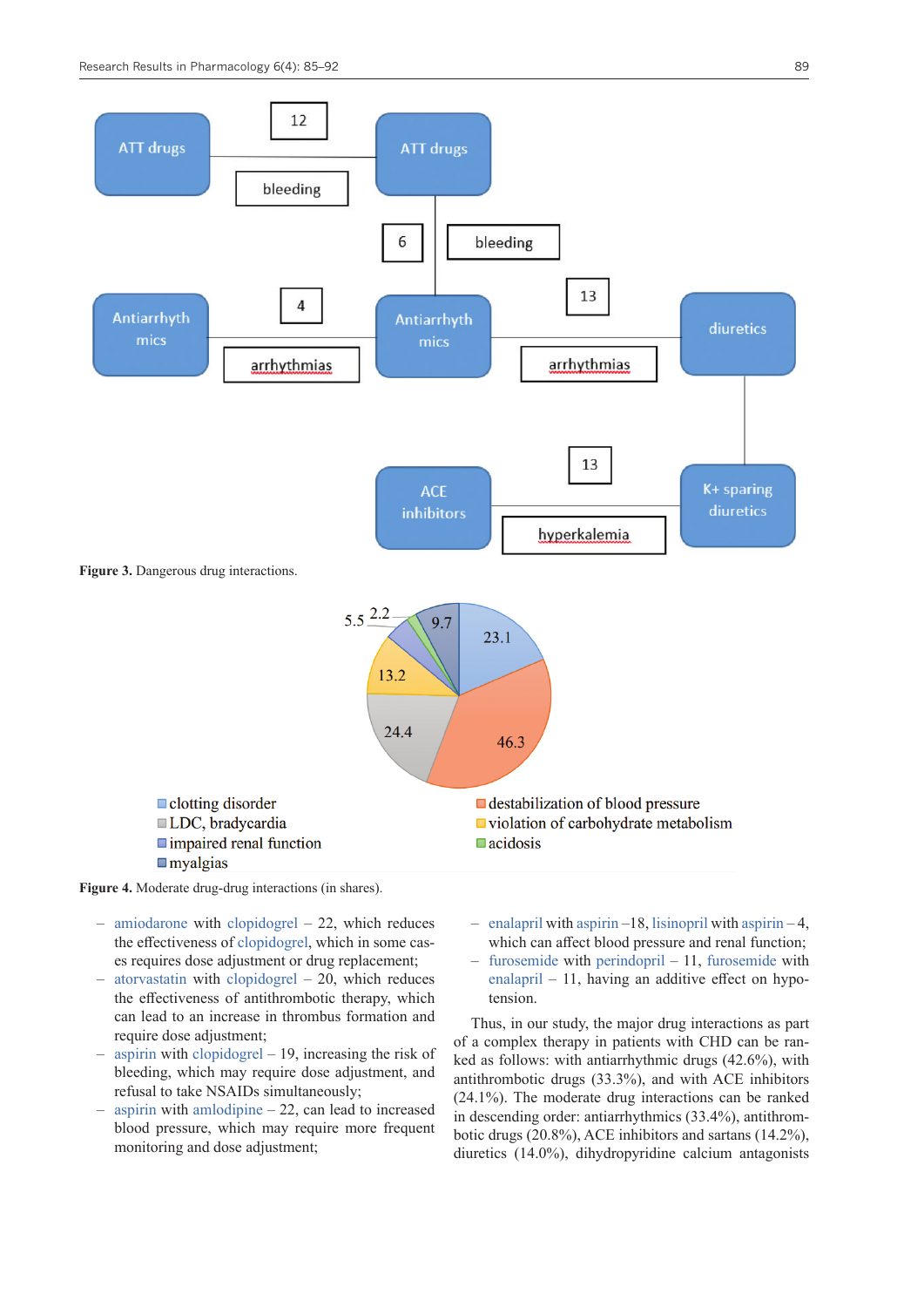The most studied and common mechanisms are interactions between drugs associated with changes in the activity of cytochrome P450 isoenzymes. According to the analysis of the 200 most commonly prescribed drugs in the United States, about 73.0% of drugs are metabolized, of which about 75% of drugs are metabolized by cytochrome P450 isoenzymes. The most important biotransformation enzyme is cytochrome P450, which has more than 1,000 isoenzymes, 5 of which (CYP3A4, CYP2D6, CYP2C9, CYP2C19, and CYP1A2) metabolize up to 90.0% of all drugs. The most common of the moderate complications due to drug-drug interactions are the effect on hemodynamics, rhythm and conduction disturbances, when drug metabolism occurs mainly through the CYP2D6 isoenzyme; and then – on the coagulation system, isoenzyme – CYP2C9. In patients with concomitant diabetes mellitus, hypoglycemia and hypotension are most often challenged (Lund et al. 2010; Kirshchina and Gabdrafikova 2015; Sizova et al. 2015; Sychev et al. 2016).

The analysis of the frequency of occurrence of CYP2D6\*4 and CYP2D6\*10 gene polymorphisms was carried out. It was revealed that in the group of polymorbid patients with a high risk of thrombotic complications, there was a tendency for a higher frequency of heterozygosity for cytochrome P450 isoenzyme, which can lead to an increase in drug-drug interactions and the development of adverse reactions against the background of polypharmacy. The patients were comparable by age and sex (Tables 3, 4).

Patients suffering from a severe cardiovascular pathology (acute myocardial infarction, CVA, Pulmonary Arte-

**Table 3.** Frequency of Occurrence of CYP2D6 Gene Polymorphism in Patients with Polypharmacy

| Group           | Drugs prescribed                | $CYP2D6*4$<br>n(%) | CYP2D6*10<br>$n$ (%) | $\boldsymbol{p}$ |
|-----------------|---------------------------------|--------------------|----------------------|------------------|
| I               | $\leq$ =5                       | $3(10.3\%)$        | $5(17.2\%)$          | 0.72             |
| П               | $(n=29)$<br>$6 - 8$<br>$(n=88)$ | 24 (27.3%)         | $27(30.7\%)$         | 0.74             |
| Ш               | >8<br>$(n=39)$                  | $11(28.2\%)$       | $13(33.3\%)$         | 0.81             |
| Total $(n=156)$ |                                 | 38 (24.3%)         | 45 (28.8%)           | 0.44             |

**Note:** p (I-II) = 0.06; p (I-III) = 0.063 (chi-square method).

**Table 4.** Characterization of Polymorbidity in Patients with Polypharmacy

ry Thromboembolism, etc.), who have comorbidities (diabetes, COPD, ulcerative disease, etc.) require a greater amount of therapy. Therefore, in the presence of a mutation of cytochrome Р450, on which most processes of drug biotransformation occur, there is a greater risk of the development of adverse reactions against the background of polypharmacy (Larock et al. 2014; Page et al. 2016; Dalin et al. 2020; Foley et al. 2020; Martinez et al. 2020).

Among the genes studied, (GA gene) CYP2D6\*4, taking part in the metabolism of β-blockers, had a significant advantage in the frequency of occurrence in 28.2% cases in patients with polypharmacy (receiving 8 or more drugs). The determination of the polymorphism of this gene will allow personalized correction of a dose of β-blocker, thereby reducing the risks of side effects in patients taking several drugs at the same time. By introducing drug interactions more widely into clinical practice and registering them in the reporting documentation (hospital records, outpatient cards) by using drugs.com application, thereby preventing polypharmacy, which is possible when strictly applying the standards without much thought, we will be able to obtain both clinical and economic effects from preventing the development of complications, measures to correct them, saving on dangerous combinations of drugs in these situations.

Since the main regulatory documents for the purpose of therapy are clinical recommendations and standards, and the clinical and economic examination of quality is carried out on the basis of the orders of the Ministry of Health of the Russian Federation for the provision of care with specific measurable standards, we carried out a pharmacoeconomic assessment of the inpatient stage therapy and determined the compliance of the therapy with the treatment standard (orders 404an, 405an dated 01.07 2015) (compliance/incompliance), effectiveness of drugs in relation to the underlying disease (proved/ not proved) and a pathogenetic effect from the use of the drug (high  $-1$  point, average  $-0.5$  point, low  $-0$  point). The standard compliance ratio was determined as  $=$  ratio/ number of drugs used x  $100\% = 55\%$ . Therapy evidence ratio = cases with proven effect on a given pathology/ number of drugs used x  $100\% = 50\%$ . Effectiveness ratio = cases with positive effect/number of drugs used x  $100\% = 58\%$ . It was found out that the modern standard of medical care does not have sufficient evidence: drugs with unproven effectiveness for this nosology are included (50.0%), which indicates the need to finalize the standards of health care.

| Drugs      | Number of | <b>Frequency of Pathology</b> |             |         |                        |                 |          | Age, years      |
|------------|-----------|-------------------------------|-------------|---------|------------------------|-----------------|----------|-----------------|
| prescribed | people    | CHF                           | <b>PICS</b> | CVA     | <b>Atherosclerosis</b> | <b>Diabetes</b> | COPD. BA |                 |
|            | n(%)      | n(%)                          | n(%)        | n(%)    | $n$ (%)                | $n$ (%)         | n(%)     |                 |
| $\leq 5$   | 29(18.6)  | 12(41.3)                      |             |         | 2(6.9)                 | 2(6.9)          | 1(3.4)   | $61.3 \pm 8.4$  |
| $6 - 8$    | 88 (56.4) | 72 (81.8)                     | 31(35.2)    | 5(5.7)  | 36(40.9)               | 18 (21.6)       | 7(7.9)   | $61.8 \pm 8.7$  |
| >8         | 39(25)    | 32(82.7)                      | 25(64.1)    | 9(23.0) | 13(33.3)               | 8(20.5)         | 2(5.1)   | $62.2 \pm 10.6$ |
| Total      | 156 (100) | 116 (74.4)                    | 56 (35.9)   | 14(9.0) | 51 (32.7)              | 28 (17.9)       | 10(6.4)  | $61.7 \pm 9.2$  |

**Note:** CHF – chronic heart failure, PICS – postinfarction cardiosclerosis, CVA – cerebrovascular accident;COPD – chronic obstructive pulmonary disease; BA – bronchial asthma.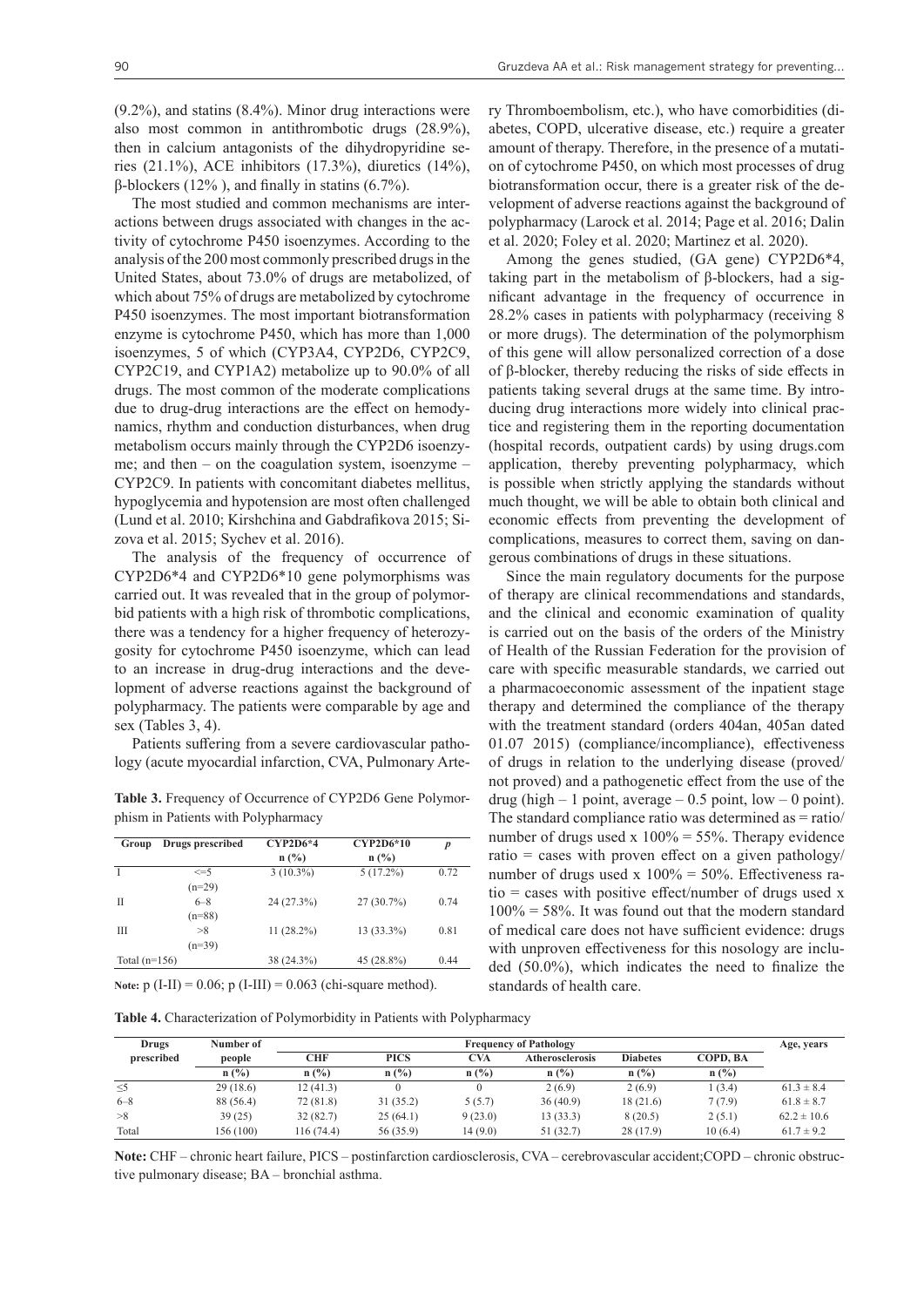Thus, evaluation and prevention of polypharmacy is an integral part of the concept of a personalized strategy of risk management in a cardiological patient, the novelty of which is the individual assessment of the influence of various factors on each particular patient, ensuring the solution of tasks. Thereby, improving the state of health in each particular patient weill lead to an increase in the quality of cardiological care in the region and an improvement in the demographic indicators.

In conclusion, a developed and implemented multi-component system of pharmacotherapy risk management should be used in the clinical pharmacology service to solve a number of tasks that are defined by the procedures for providing medical care in clinical pharmacology.

### **Conclusions**

- 1. As a result of the study, it was found that in most cases polypharmacy was detected in patients with CCS (81.4% of patients receive more than 5 medicines at a time).
- 2. The phenomenon of polypharmacy in patients with CCS is due to significant comorbidity and the need to comply with the standards and clinical recommendations.
- 3. Excess drug prescriptions determine a high percentage of major (8.3%) and moderate (73.8%) drug interactions. At the same time, the rate of spontaneous reports of adverse reactions, being one of the managed and effective markers of the quality of medical care in case of effective organization of the system, over the past three years has been 19.5% of the expected (80 calls instead of 410), which indicates insufficient pharmacological supervision.
- 4. Determination of the polymorphism of the CYP2D6 gene, the frequency of which in patients with polypharmacy is high (28.2%), allows individual correction of a dose of β-blockers, thereby affecting the frequency of adverse reactions.
- 5. In order to avoid and/or reduce the development of adverse reactions in patients forced to take more than five drugs, it is necessary to use specialized software toolboxes, for example, www.drugs.com, to correct doses of drugs that may be reasonably lower than the therapeutic (recommended) ones, which will reduce the risks of developing side effects.

### **Conflict of Interest**

The authors have no conflict of interest to declare.

## **References**

- Boytsov SA, Demkina AE, Oshchepkova EV, Dolgusheva YuA (2019) Progress and problems of practical cardiology in Russia at the present stage. Cardiology [Kardiologiia] 59(3): 53–59. [https://](https://doi.org/10.18087/cardio.2019.3.10242) [doi.org/10.18087/cardio.2019.3.10242](https://doi.org/10.18087/cardio.2019.3.10242) [\[PubMed](https://pubmed.ncbi.nlm.nih.gov/30990142/)] [in Russian]
- Dalin DA, Vermehren C, Jensen AK, Unkerskov J, Andersen JT (2020) Systematic medication review in general practice by an interdisciplinary team: a thorough but laborious method to address polypharmacy among elderly patients. Pharmacy 8(2): 1–57. [https://doi.](https://doi.org/10.3390/pharmacy8020057) [org/10.3390/pharmacy8020057](https://doi.org/10.3390/pharmacy8020057) [[PubMed\]](https://pubmed.ncbi.nlm.nih.gov/32244439/) [[PMC\]](https://www.ncbi.nlm.nih.gov/pmc/articles/PMC7356921/)
- Dyachenko VG, Avdeev AI, Dyachenko SV (2015) Theoretical foundations of expertise iatrogenies. Bulletin of Public Health and Health Care of the Far East of Russia [Vestnik Obschestvennogo Zdorovja i Zdravookhraneniia Dal'nego Vostoka Rossii] 1: 1–1. [in Russian]
- Foley RA, Hurard LL, Cateau D, Koutaissoff D, Bugnon O, Niquille A (2020) Physicians', nurses' and pharmacists' perceptions of determinants to deprescribing in nursing homes considering three levels of action: a qualitative study. Pharmacy 8(1): 1–17. [https://doi.](https://doi.org/10.3390/pharmacy8010017) [org/10.3390/pharmacy8010017](https://doi.org/10.3390/pharmacy8010017) [[PubMed\]](https://pubmed.ncbi.nlm.nih.gov/32046022/) [[PMC\]](https://www.ncbi.nlm.nih.gov/pmc/articles/PMC7151677/)
- Gilyarevsky SR, Holschmid MV (2016) A practical approach to selection of optimal anti-hypertensive therapy based on patient's individual data and new evidence-based information. Effective Pharmacotherapy. Cardiology and Angiology [Kardiologiia i Angiologiia] 1(10): 22–27. [in Russian]
- Gniidic D, Hilmer S, Blyth F, Naganathan V, Waite L, Seibel M, Mc-Lachlan A, Cumming R, Handelsman D, Le Couteur D (2012) Polypharmacy cutoff and outcomes: five or more medicines were used to identify community-dwelling older men at risk of different adverse

outcomes. Journal of Clinical Epidemiology 65(9): 989–995. [https://](https://doi.org/10.1016/j.jclinepi.2012.02.018) [doi.org/10.1016/j.jclinepi.2012.02.018](https://doi.org/10.1016/j.jclinepi.2012.02.018) [[PubMed\]](https://pubmed.ncbi.nlm.nih.gov/22742913/)

- Gruzdeva AA, Ilyin MV, Miroshnikov AE, Pozdnyakov NO (2020) Analysis of the practice of drug consumption by the example of the cardiology department of Kostroma region. Medical Ethics [Meditsinskaia Etika] 1(9): 50–58. [in Russian]
- Guthrie B, Makubate B, Hernandez-Santiago V, Dreischulte T (2015) The rising tide of polypharmacy and drug-drug interactions: population database analysis 1995–2010. BMC Medicine 13: e74. <https://doi.org/10.1186/s12916-015-0322-7>[[PubMed\]](https://pubmed.ncbi.nlm.nih.gov/25889849/) [[PMC\]](https://www.ncbi.nlm.nih.gov/pmc/articles/PMC4417329/)
- $\blacksquare$  Hanlon JT, Schmader KE (2013) The medication appropriateness index at 20: where it started, where it has been, and where it may be going. Drugs & Aging 30(11): 893–900. [https://doi.org/10.1007/](https://doi.org/10.1007/s40266-013-0118-4) [s40266-013-0118-4](https://doi.org/10.1007/s40266-013-0118-4) [\[PubMed](https://pubmed.ncbi.nlm.nih.gov/24062215/)] [[PMC](https://www.ncbi.nlm.nih.gov/pmc/articles/PMC3831621/)]
- Jyrkkä J, Enlund H, Korhonen M, Sulkava R, Hartikainen S (2009) Polypharmacy status as an indicator of mortality in an elderly population. Drugs & Aging. 26(12): 1039–1048. [https://doi.](https://doi.org/10.2165/11319530-000000000-00000) [org/10.2165/11319530-000000000-00000](https://doi.org/10.2165/11319530-000000000-00000) [\[PubMed](https://pubmed.ncbi.nlm.nih.gov/19929031/)]
- Khokhlov AL (2011) Culture of Drug Therapy Safety. Remder, Yaroslavl, 156 pp. [in Russian]
- Khokhlov AL, Lisenkova LA (2003) Pharmacoepidemiological study of antihypertensive therapy in the elderly. Clinical Gerontology [Klinicheskiia Gherontologiia] 9(7): 31–34. [in Russian]
- Khokhlov AL, Melnikova YuE, Khokhlov AA, Prozorovskaya SD (2016) Revising effectiveness and safety of statins using in patients, suffered a stroke. Journal of Scientific Articles "Health and Education in the XXI Century" [Zdorovie i Obrazovaniie v XXI Veke] 18(3): 96–106. [in Russian]